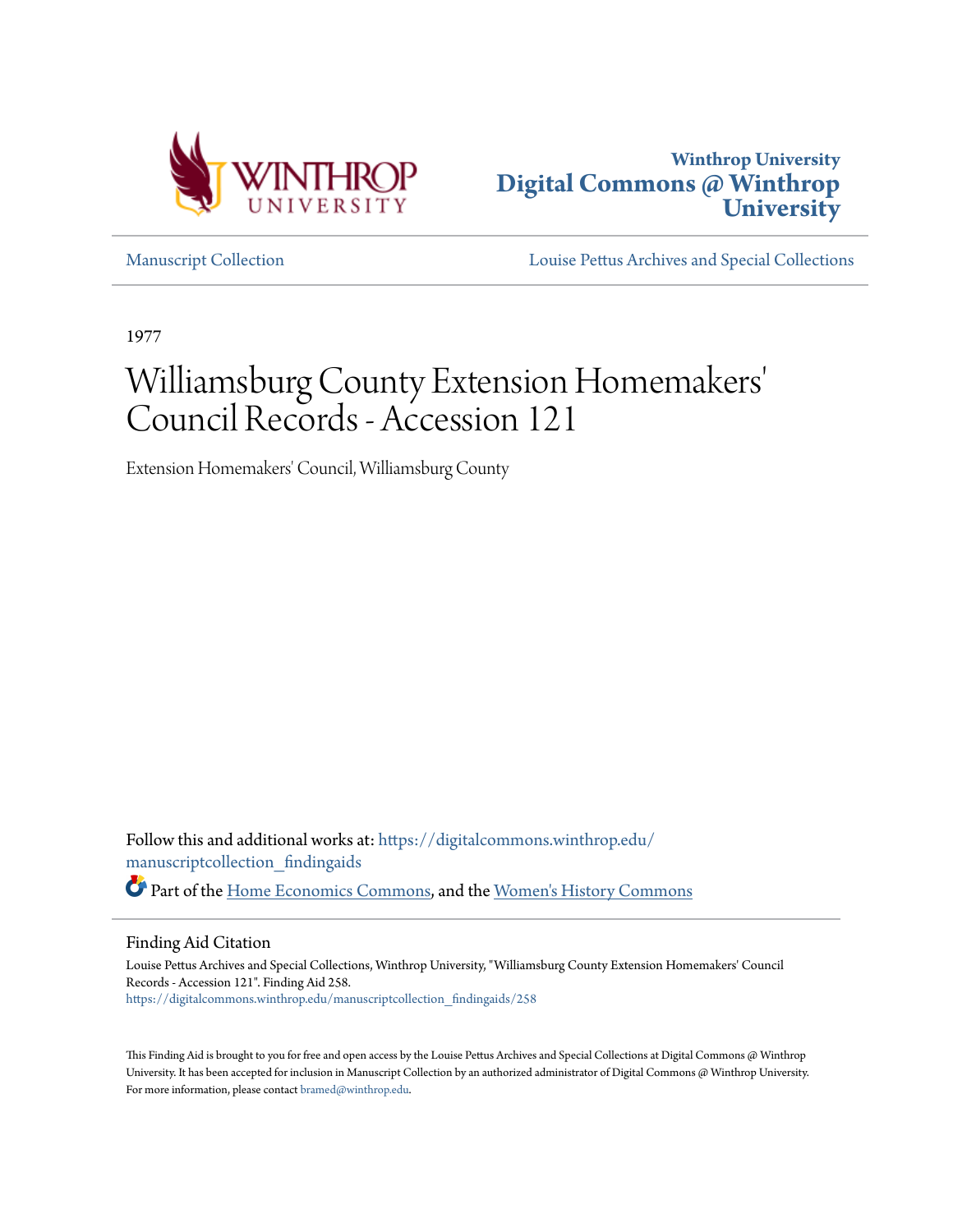#### **WINTHROP UNIVERSITY LOUISE PETTUS ARCHIVES AND SPECIAL COLLECTIONS**

# **MANUSCRIPT COLLECTION**

# **ACCESSION 121**

# **WILLIAMSBURG COUNTY EXTENSION HOMEMAKERS' COUNCIL RECORDS**

1930-1965, nd

6 Boxes, 26 Folders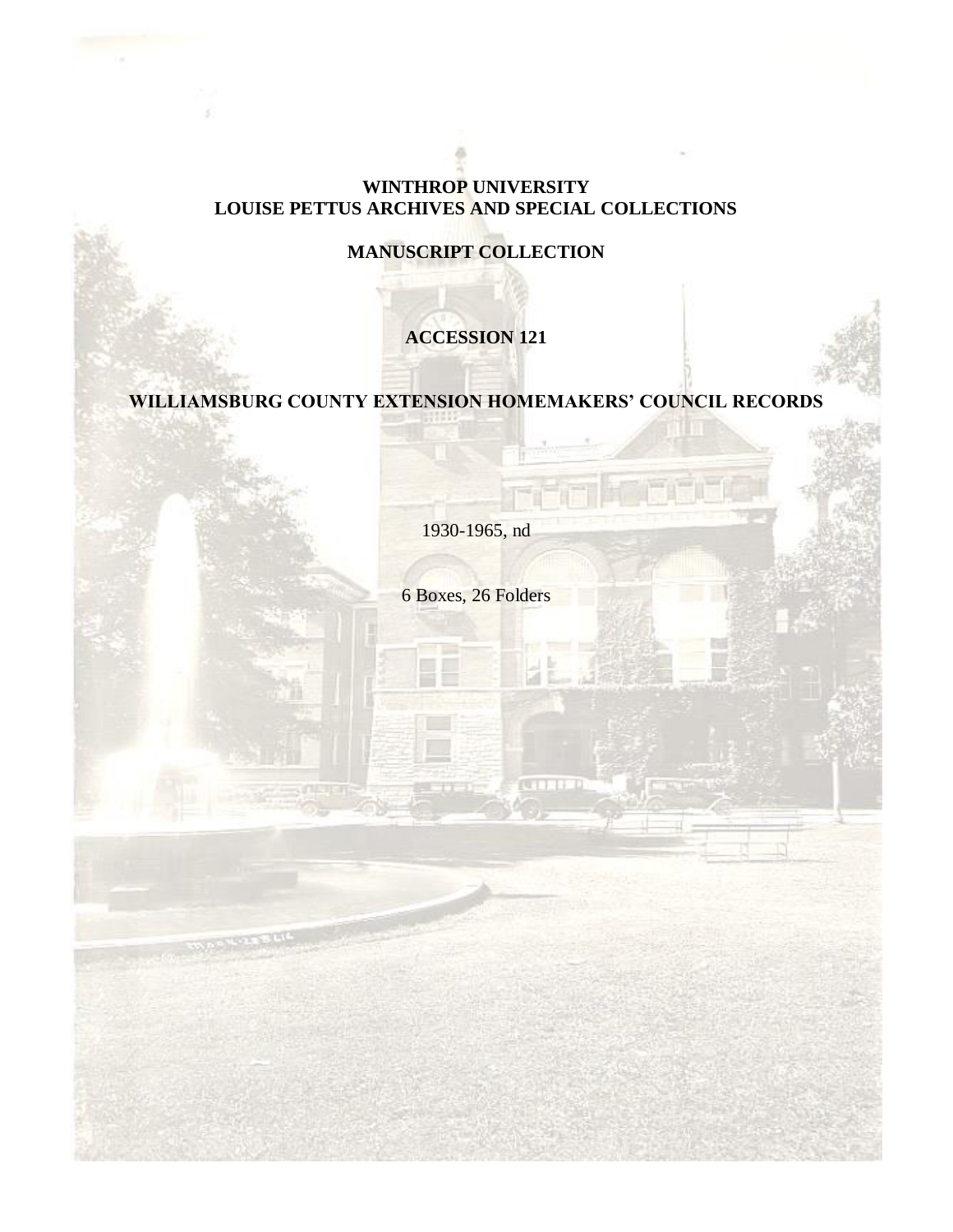#### **WINTHROP UNIVERSITY LOUISE PETTUS ARCHIVES & SPECIAL COLLECTIONS**

#### **MANUSCRIPT COLLECTION**

ACC. NO.: 121 PROCESSED BY: Risher R. Fairey ADDITIONS:  $\qquad \qquad$  DATE: November 3, 1977 NO. OF SECTIONS: 2

#### **WILLIAMSBURG COUNTY EXTENSION HOMEMAKERS' COUNCIL RECORDS**

**I**

The records of the Williamsburg County Extension Homemakers' Council were received as a deposit by our Archives from Mrs. Mary Johnston Gates on October 10, 1977.

> Linear Feet of shelf space occupied: 1.5 Approximate no. of pieces: ca. 2750

Restrictions: Open to researchers under the rules and regulations of the Louise Pettus Archives & Special Collections at Winthrop University.

Literary Rights: For information concerning literary rights please contact the Louise Pettus Archives & Special Collections at Winthrop University.

Notices were released to the following journals and catalogs: NUCMC on November 3, 1977.

Scope and Content Note: **The Williamsburg County Extension Homemakers' Council Records consist of annual reports, correspondence, financial records, and minutes relating to both the Williamsburg County Extension Homemakers' Council (1930-1965) and the Williamsburg County 4-H Council (1930-1964). The Williamsburg County Extension Homemakers' Council was founded in 1930 and the 4-H Council in March, 1938. The collection documents the origin, growth, and accomplishments of the two organizations.**

Related collections: Accession 71, South Carolina Extension Homemakers Council Records; Accession 110, Mary Johnston (Pat) Gates Papers; Accession 10, Christine South Gee Papers; Accession 55, Sally Pearce Musser Papers; Accession 6, Juanita H. Neely Papers; Accession 72, Perihelion Club Record; Accession 103, Mrs. W. E. Cochran Papers; Accession 104, Dora Dee Walker Papers;

Transfer of Items: None